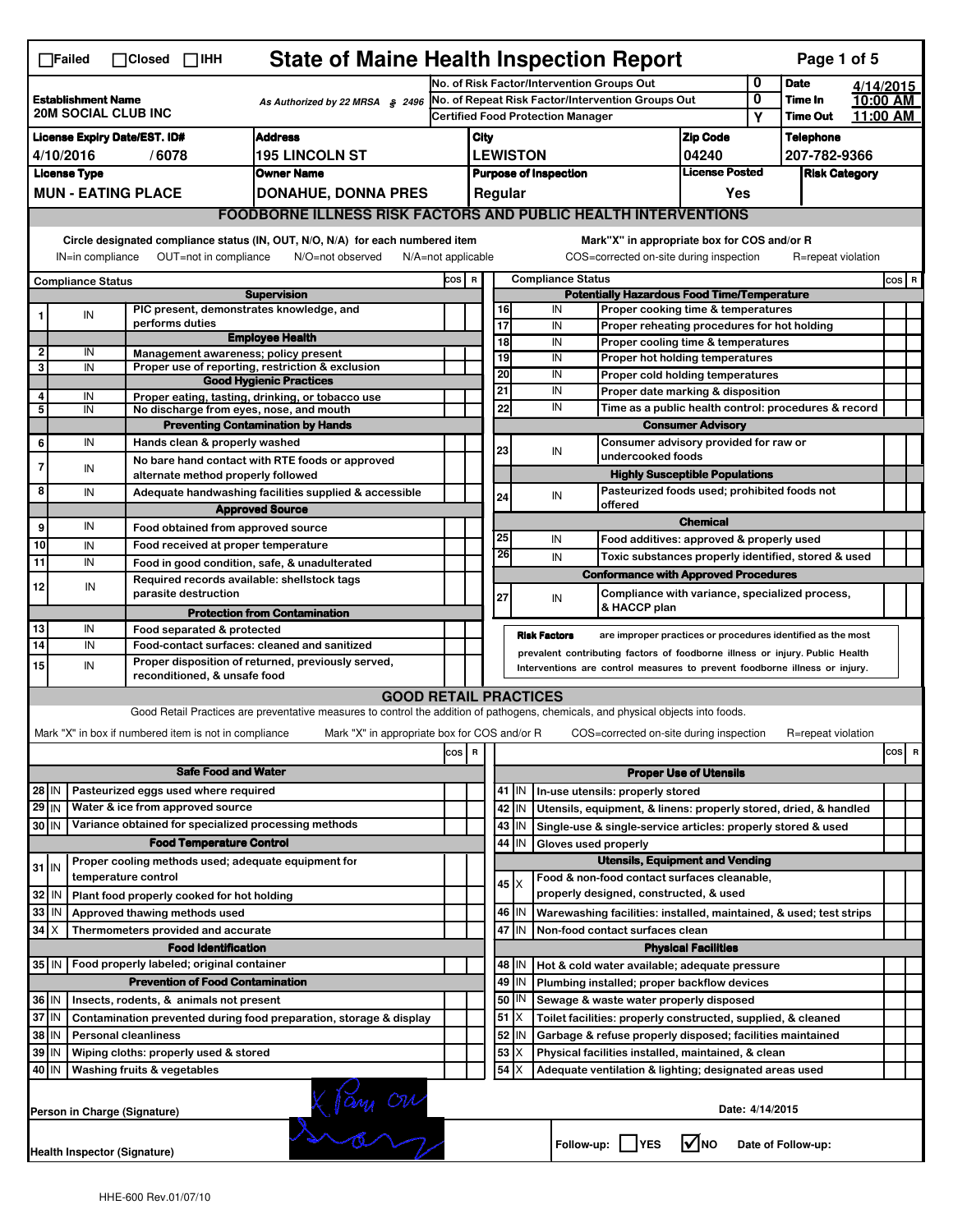| <b>State of Maine Health Inspection Report</b><br>Page 2 of 5 |                                         |                          |                                 |              |                           |                                  |  |  |  |  |
|---------------------------------------------------------------|-----------------------------------------|--------------------------|---------------------------------|--------------|---------------------------|----------------------------------|--|--|--|--|
| <b>Establishment Name</b><br><b>20M SOCIAL CLUB INC</b>       |                                         | As Authorized by 22 MRSA | 4/14/2015<br>Date               |              |                           |                                  |  |  |  |  |
| License Expiry Date/EST. ID#<br>4/10/2016<br>/6078            | <b>Address</b><br><b>195 LINCOLN ST</b> |                          | City / State<br><b>LEWISTON</b> | /ME          | <b>Zip Code</b><br>104240 | <b>Telephone</b><br>207-782-9366 |  |  |  |  |
| <b>Temperature Observations</b>                               |                                         |                          |                                 |              |                           |                                  |  |  |  |  |
| Location                                                      | Temperature                             |                          |                                 | <b>Notes</b> |                           |                                  |  |  |  |  |
| sandwich bar 27                                               |                                         | cooler                   |                                 |              |                           |                                  |  |  |  |  |
| hot water                                                     | 110 plus                                |                          |                                 |              |                           |                                  |  |  |  |  |
| 38                                                            |                                         |                          |                                 |              |                           |                                  |  |  |  |  |



**Health Inspector (Signature)** 



**Date: 4/14/2015**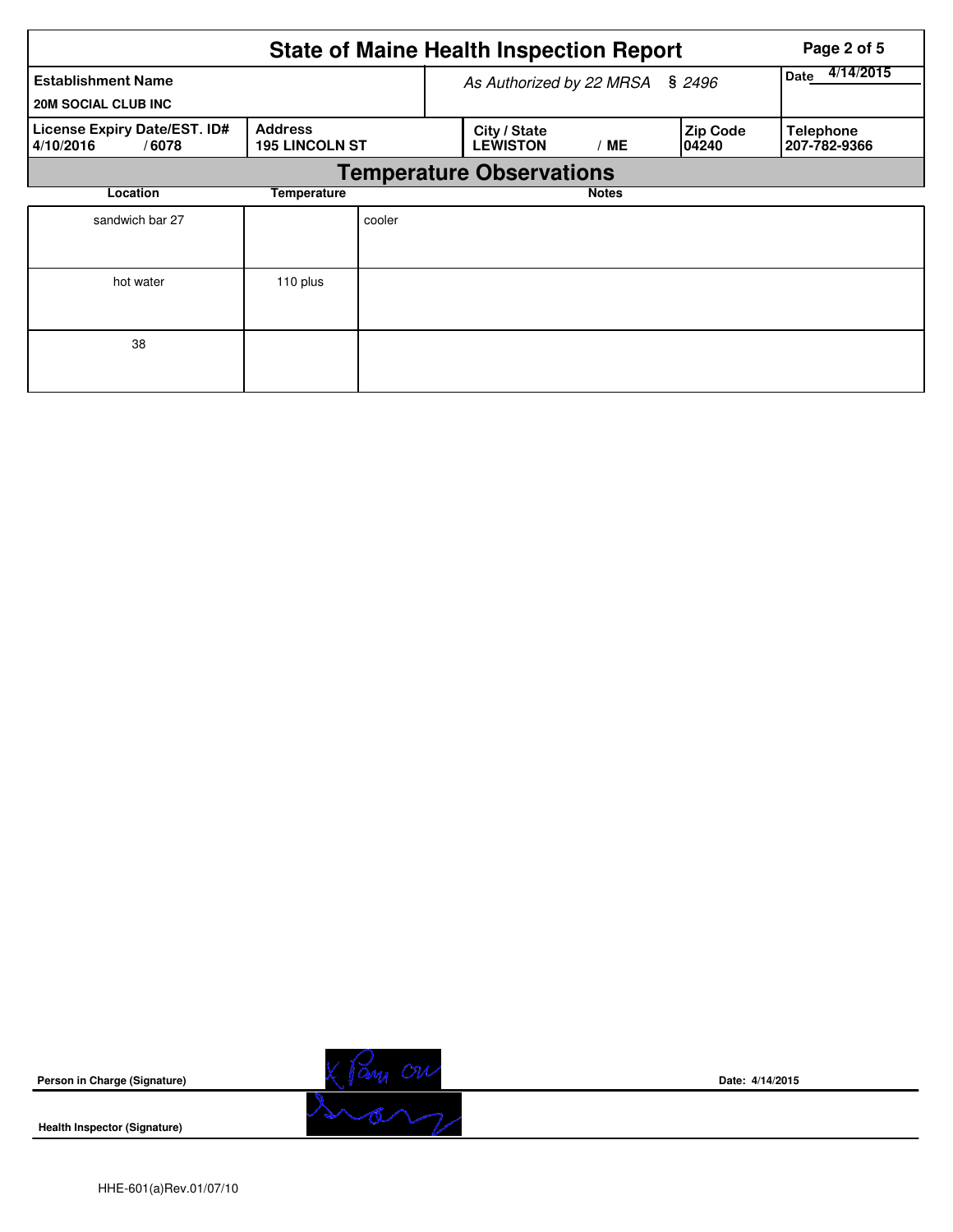| <b>State of Maine Health Inspection Report</b>                                                        |                                                                                                          |                                        |    |                          |                          |  |  |  |  |  |
|-------------------------------------------------------------------------------------------------------|----------------------------------------------------------------------------------------------------------|----------------------------------------|----|--------------------------|--------------------------|--|--|--|--|--|
| <b>Establishment Name</b>                                                                             |                                                                                                          |                                        |    |                          | 4/14/2015<br><b>Date</b> |  |  |  |  |  |
| <b>20M SOCIAL CLUB INC</b>                                                                            |                                                                                                          |                                        |    |                          |                          |  |  |  |  |  |
| <b>License Expiry Date/EST. ID#</b><br>4/10/2016<br>/6078                                             | <b>Address</b><br><b>195 LINCOLN ST</b>                                                                  | City / State<br><b>LEWISTON</b>        | ME | <b>Zip Code</b><br>04240 |                          |  |  |  |  |  |
| <b>Observations and Corrective Actions</b>                                                            |                                                                                                          |                                        |    |                          |                          |  |  |  |  |  |
|                                                                                                       | Violations cited in this report must be corrected within the time frames below, or as stated in sections | 8-405.11 and 8-406.11 of the Food Code |    |                          |                          |  |  |  |  |  |
| 34: 4-302.12.(A): N: Inadequate number of food temperature measuring devices provided.                |                                                                                                          |                                        |    |                          |                          |  |  |  |  |  |
| INSPECTOR NOTES: needed all refrigeration units                                                       |                                                                                                          |                                        |    |                          |                          |  |  |  |  |  |
| 45: 4-101.11.(D): N: Utensils or equipment food contact surfaces not smooth / easily cleanable.       |                                                                                                          |                                        |    |                          |                          |  |  |  |  |  |
| INSPECTOR NOTES: replace molding around counter top by microwave                                      |                                                                                                          |                                        |    |                          |                          |  |  |  |  |  |
|                                                                                                       |                                                                                                          |                                        |    |                          |                          |  |  |  |  |  |
| 45: 4-204.12: N: Equipment openings, closures and deflectors are improperly designed and constructed. |                                                                                                          |                                        |    |                          |                          |  |  |  |  |  |
| <b>INSPECTOR NOTES: clean all door seals</b>                                                          |                                                                                                          |                                        |    |                          |                          |  |  |  |  |  |
| 51: 5-501.17: N: Covered receptacle not provided. (Female use)                                        |                                                                                                          |                                        |    |                          |                          |  |  |  |  |  |
| <b>INSPECTOR NOTES: blue container</b>                                                                |                                                                                                          |                                        |    |                          |                          |  |  |  |  |  |
| 53: 6-501.12: N: The physical facilities are not clean.                                               |                                                                                                          |                                        |    |                          |                          |  |  |  |  |  |
| INSPECTOR NOTES: clean in back of equipment                                                           |                                                                                                          |                                        |    |                          |                          |  |  |  |  |  |
|                                                                                                       |                                                                                                          |                                        |    |                          |                          |  |  |  |  |  |
| 54: 6-202.12: N: Ventilation may cause food contamination.                                            |                                                                                                          |                                        |    |                          |                          |  |  |  |  |  |
| INSPECTOR NOTES: clean range hood area                                                                |                                                                                                          |                                        |    |                          |                          |  |  |  |  |  |
|                                                                                                       |                                                                                                          |                                        |    |                          |                          |  |  |  |  |  |
|                                                                                                       |                                                                                                          |                                        |    |                          |                          |  |  |  |  |  |
|                                                                                                       |                                                                                                          |                                        |    |                          |                          |  |  |  |  |  |
|                                                                                                       |                                                                                                          |                                        |    |                          |                          |  |  |  |  |  |
|                                                                                                       |                                                                                                          |                                        |    |                          |                          |  |  |  |  |  |

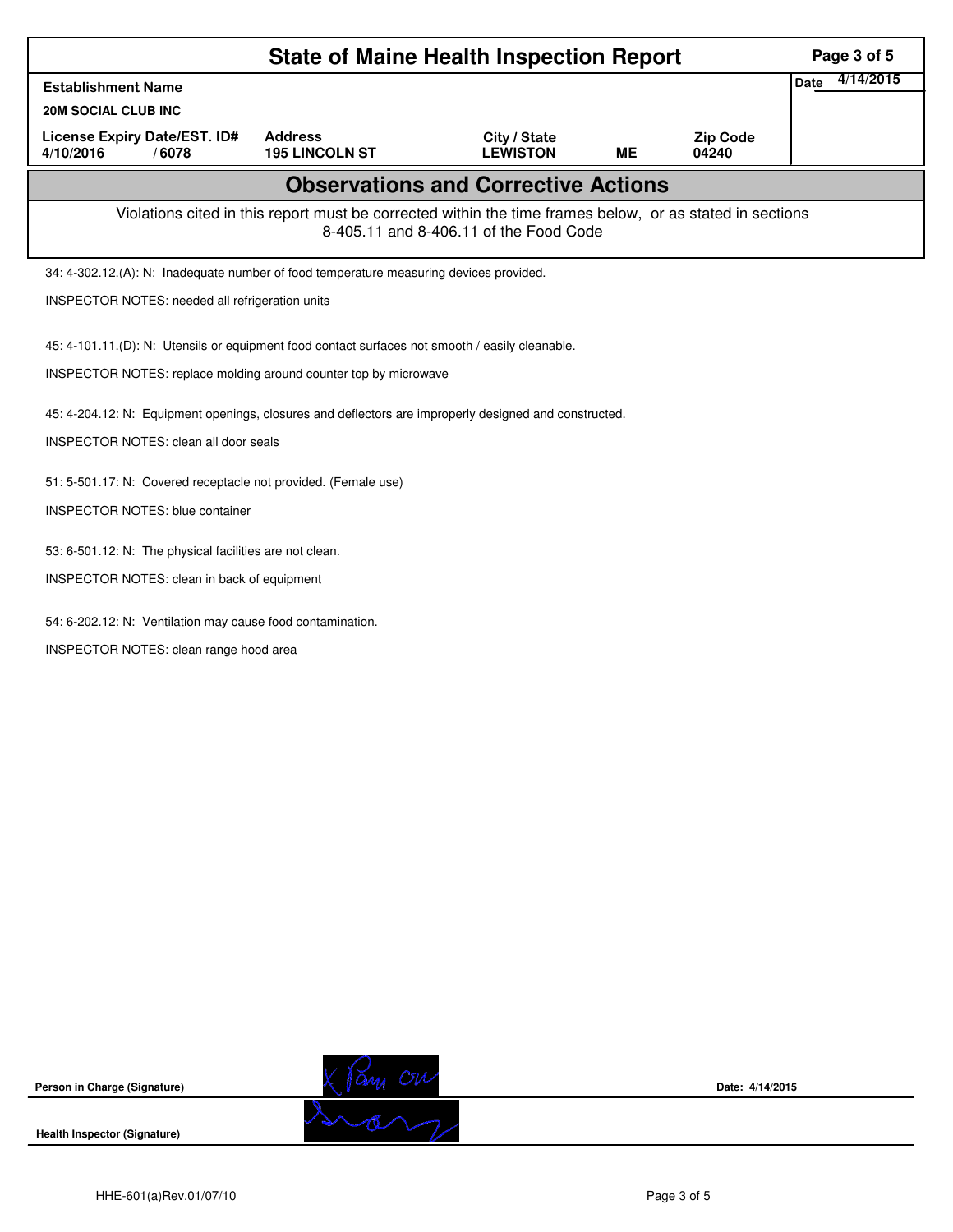|                                                    | Page 4 of 5                             |                                 |    |                          |  |  |  |  |
|----------------------------------------------------|-----------------------------------------|---------------------------------|----|--------------------------|--|--|--|--|
| <b>Establishment Name</b>                          | 4/14/2015<br><b>Date</b>                |                                 |    |                          |  |  |  |  |
| <b>20M SOCIAL CLUB INC</b>                         |                                         |                                 |    |                          |  |  |  |  |
| License Expiry Date/EST. ID#<br>4/10/2016<br>/6078 | <b>Address</b><br><b>195 LINCOLN ST</b> | City / State<br><b>LEWISTON</b> | MЕ | <b>Zip Code</b><br>04240 |  |  |  |  |
| <b>Inspection Notes</b>                            |                                         |                                 |    |                          |  |  |  |  |

## Certified Food Protection Manager

Unless directed otherwise, all Eating Establishments are required to submit a copy of their Certified Food Protection Manager (CFPM) certificate. A CFPM must be hired within 90 days of a new eating establishment opening or when a CFPM leaves employment. For a list of CFPM courses and trainers go to http://www.maine.gov/healthinspection/training.htm

Please provide a copy of this certification(s) to your inspector  $\lceil$  Susan Reny  $\rceil$  by emailing to

[ sreny@lewistonmaine.gov ] or faxing to 207-795-5071. A copy may also be sent to Carol Gott, Health Inspection Program, 286 Water St. 3rd Floor, Augusta, ME 04333 or carol.gott@maine.gov.

Please include the name of your establishment and the establishment ID# with your certification(s).

### 2013 Maine Food Code Adoption

The Maine Food Code was adopted in October of 2013. Please refer to our website for a copy,

http://www.maine.gov/healthinspection. Following are a few of the major changes:

" No Bare Hand Contact with Ready-To-Eat Food. Handlers are required to use gloves, utensils, deli papers, etc., to avoid bare hand contact with ready-to-eat food;

- Establishments must have clean-up procedures for employees to follow following vomiting and diarrheal events;
- Responsibilities of the person in charge for ill employees (exclusions and restrictions); and,
- Date marking of Ready-to-eat potentially hazardous foods.

# Violation Correction Timeframe

Critical violations should be corrected on site, but in any event, within 10 days. The licensee must contact the inspector when the critical violation has been addressed at 207-( 513-3125 Ext 3224 ) or email ( sreny@lewistonmaine.gov ). Non-critical violations must be corrected within 30 days. Failure to satisfactorily correct these violations before the follow-up inspection may result in enforcement proceedings by the Department to include fines and penalties, which are outlined in Sections 7, 8 and 9 of the Rules Relating to the Administration and Enforcement of Establishments Licensed by the Health Inspection Program available at http://www.maine.gov/healthinspection. License renewals can be denied if violations are not corrected within the noted timeframes.

### C= Critical violation and NC= Non-critical violation

"Critical violation" means a provision of the Food Code that, if in non-compliance, is more likely than other violations to contribute to food contamination, illness or environmental health hazard.

#### Additional Inspection Fee

License fees provide for two inspections per year. When additional inspections are required, the Department may charge an additional \$100 fee to cover the costs of each additional inspection or visit.

#### Document Retention/Posting

Pursuant to the Maine Food Code, the establishment's current license must be displayed. In addition, a sign or placard must be posted in a conspicuous area notifying consumers that a copy of the most recent inspection report is available upon request. CFPM certificates must be posted in a conspicuous area and must be available to the Department upon request.

1 pool 1 juke-2 games gave pic copy of FDA Employee Health and personal hygiene booklet-copies of no barehand contact-date marking-employee